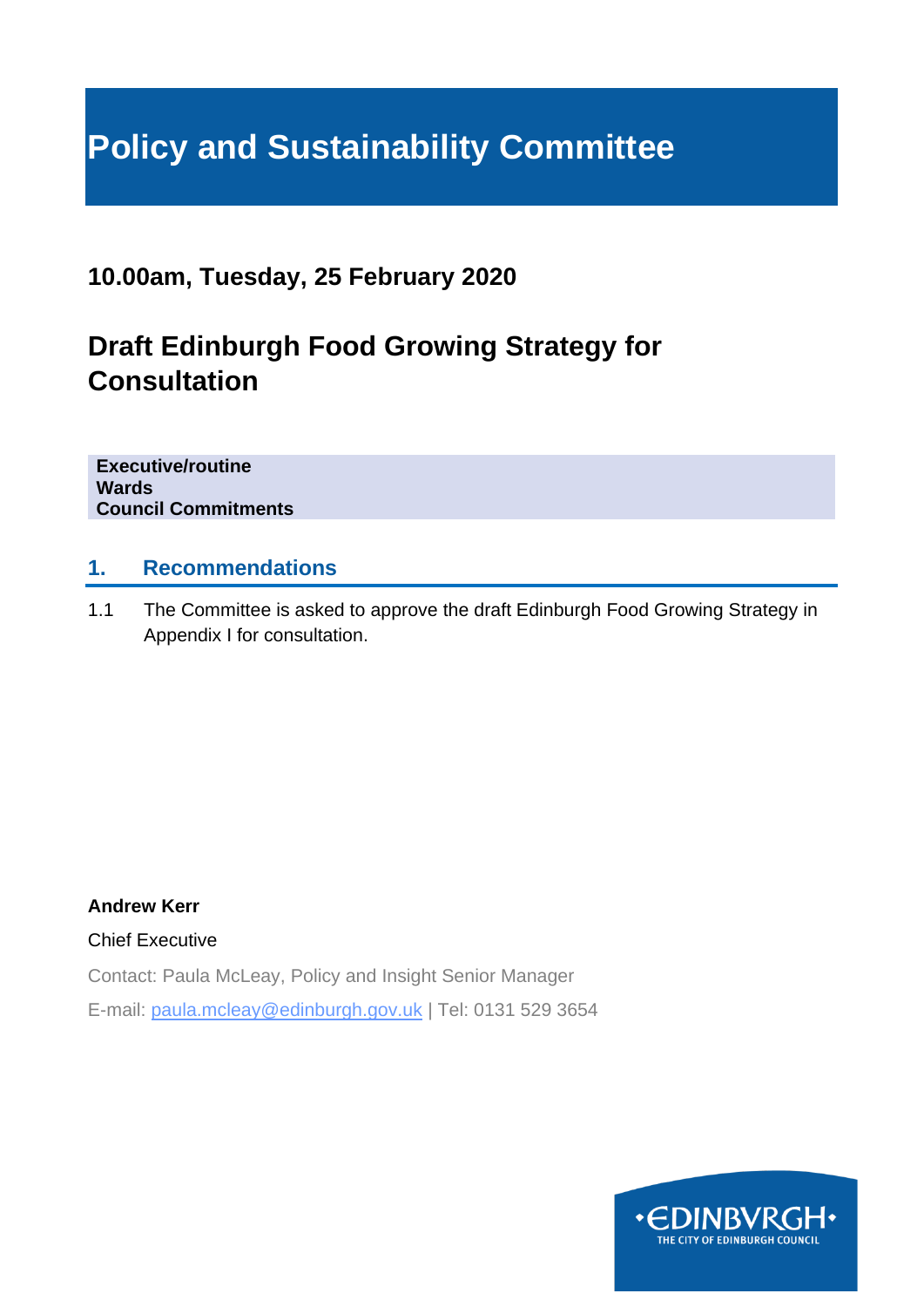**Report**

# **Edinburgh Draft Food Growing Strategy for Consultation**

#### **2. Executive Summary**

- 2.1 Growing Locally is Edinburgh's first Food Growing Strategy. A public consultation on the draft strategy will run for a six week period in March and early April on the Council's consultation hub.
- 2.2 Changes made following feedback from the consultation will be delegated to officers in consultation with the Convener, Vice Convener and the Council's Sustainability champion. The final Strategy will also be published in June's committee business bulletin.
- 2.3 The consultation draft has been prepared following a number of engagement activities delivered in partnership with Edible Edinburgh and informed by Edinburgh's Sustainable Food Cities programme.
- 2.4 Implementation of the Food Growing Strategy will support and strengthen the work being done in Edinburgh on moving from Sustainable Food Cities Bronze to Silver award accreditation.

#### **3. Background**

- 3.1 Section 9 of the Community Empowerment (Scotland) Act 2015 places an obligation on local authorities to prepare a food growing strategy for its area.
- 3.2 The Act requires that the Food Growing Strategy:
	- 3.2.1 Maps the provision of food growing opportunities in the city. This includes identifying land that the local authority uses as allotment sites and areas of land that could be used by a community for the cultivation of vegetables, fruit, herbs or flowers;
	- 3.2.2 Develops and broadens the range of food growing opportunities and land available;
	- 3.2.3 Makes reasonable steps to increase allotments and food growing sites for communities which experience socio-economic disadvantage.
	- 3.2.4 Is published electronically.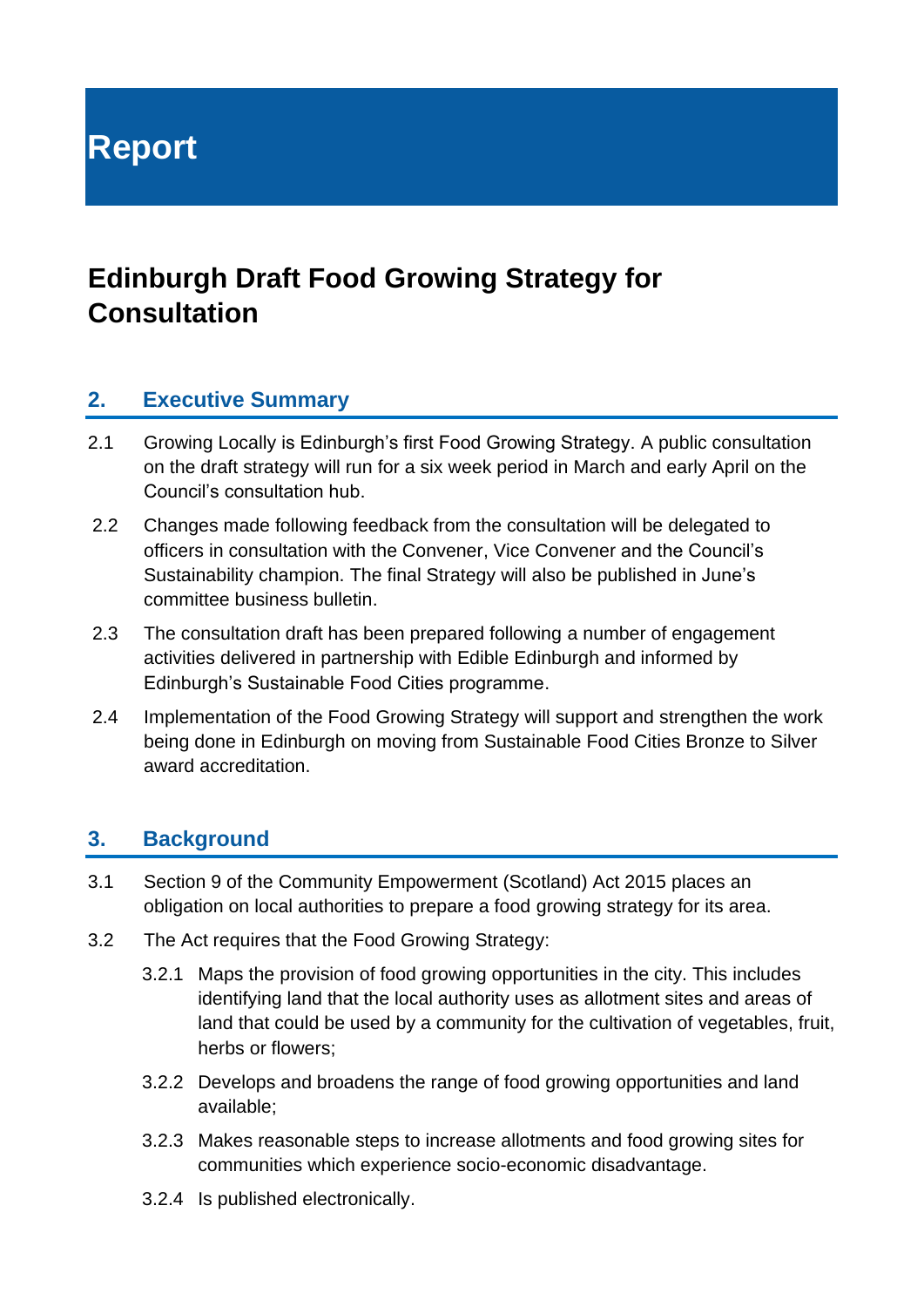- 3.2.5 Under section 120 of the Act, the food growing strategy must be reviewed every five years.
- 3.3 In meeting these duties, the Council will support local communities to grow more within their own neighbourhoods and to encourage growing in all its forms and varieties.
- 3.4 In addition, the development of Edinburgh's Food Growing Strategy will support broader ambitions to support the development of Edinburgh as a Sustainable Food City, including moving from Bronze to Silver award accreditation.
- 3.5 The strategy will also contribute to national activity which encourages local food production and distribution and the environmental, social and economic benefits this will bring and is being driven through the Scottish Government's 'Good Food Nation' work and forthcoming legislation.

# **4. Main report**

- 4.1 Growing Locally is Edinburgh's first food growing strategy. It is part of the Council's broader approach to sustainability and our ambitious target of Edinburgh becoming carbon neutral by 2030. Our ambition is for Edinburgh to be a city with a vibrant, thriving and sustainable local food economy, supporting business and residents to respond to the climate emergency, as well as living healthier lives and supporting local businesses to thrive.
- 4.2 The strategy aims to increase local food growing activity and the supply of locally produced food. It will raise public awareness and engagement about the importance of sustainable food to our environment, economy and communities. The Council will work in partnership with Edible Edinburgh, the city's sustainable food partnership, other relevant stakeholders and our citizens to do this.
- 4.3 Edinburgh was one of the founding members of the Sustainable Food Network, which now has over 57 network members across the UK. We achieved SFC Bronze accreditation in June 2019.The development of the Food Growing Strategy will help the city achieve Sustainable Food Cities (SFC) Silver accreditation by raising public awareness about sustainable food, promoting active food citizenship and a good food movement, helping to build a more vibrant and diverse food economy and in line with our objectives, help to tackle the climate and nature emergency.
- 4.4 Growing Locally has been developed to focus on the following five strategic outcomes:
	- 4.4.1 Reducing carbon emissions through the production and supply of local, sustainable food;
	- 4.4.2 Supporting local food growing businesses to grow and thrive;
	- 4.4.3 Increasing land availability in the city for food growing;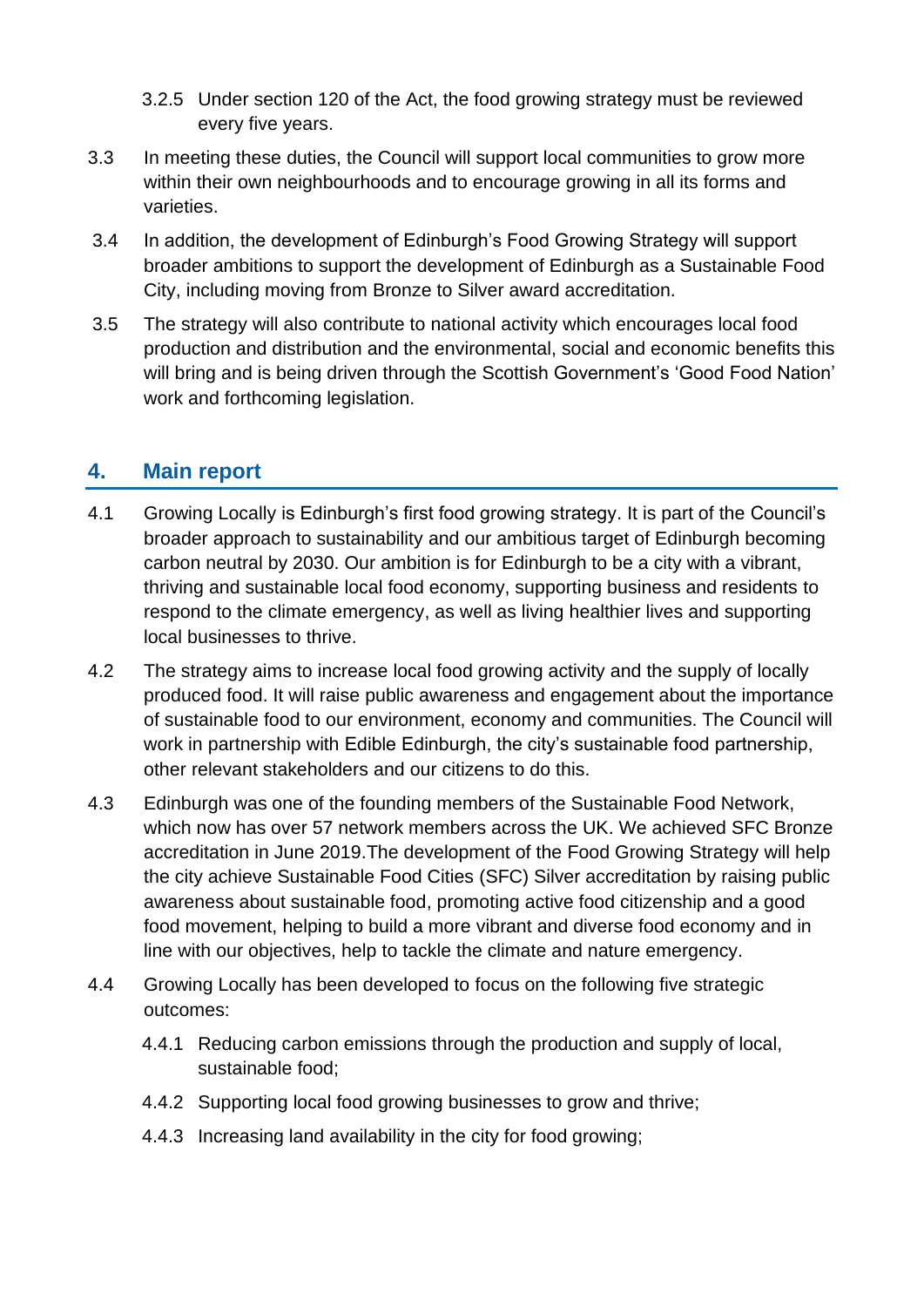- 4.4.4 Reducing spatial inequalities through increasing the availability and opportunities for food growing for communities in the city which experience socio-economic disadvantage;
- 4.4.5 Increasing resident's awareness and choice around healthy and sustainable food.
- 4.5 It includes a ten-point action plan which sets out high-level strategic actions designed to support the strategy's three core aims of ensuring citizens, communities and businesses can: grow more locally; consume more locally; and, increase awareness and engagement.
- 4.6 The Food Growing Strategy will be supported by an implementation plan which will respond to feedback gathered through consultation on the strategy in spring. The implementation plan will be developed in collaboration with the Edible Edinburgh Partnership and will set out in more detail the actions the Council and Edible Edinburgh partners will take in pursuit of the strategy's aims and to support delivery of the strategy's ten-point plan. Specific actions will necessarily reflect available budget and the Council will continue to work with Edible Edinburgh and other partners to maximise leverage of external funding where this is possible.
- 4.7 Partnership action in this area can also deliver the wider benefits associated with food growing including improving health and wellbeing, reducing social exclusion, enhancing biodiversity, reducing food waste, improving training, skills and education around food.

# **5. Next Steps**

- 5.1 A citywide public consultation on the draft Food Growing Strategy will be launched, to run for a six-week period, from the beginning of March.
- 5.2 A finalised Food Growing Strategy will be published by the end of April 2020. Changes made following consultation feedback will be made by officers in consultation with the Convener, Vice Convener and Council Sustainability Champion. The Strategy will also be published in June's committee business bulletin.
- 5.3 We will also begin work with our neighbouring local authorities and the Regional Business Council to explore what a regional strategy could look like and consider what priorities it should have.

# **6. Financial impact**

- 6.1 Implementation of the strategy will be taken forward as part of the Council's overall work on sustainability.
- 6.2 The reach and extent of implementation activities will dependent upon available resource.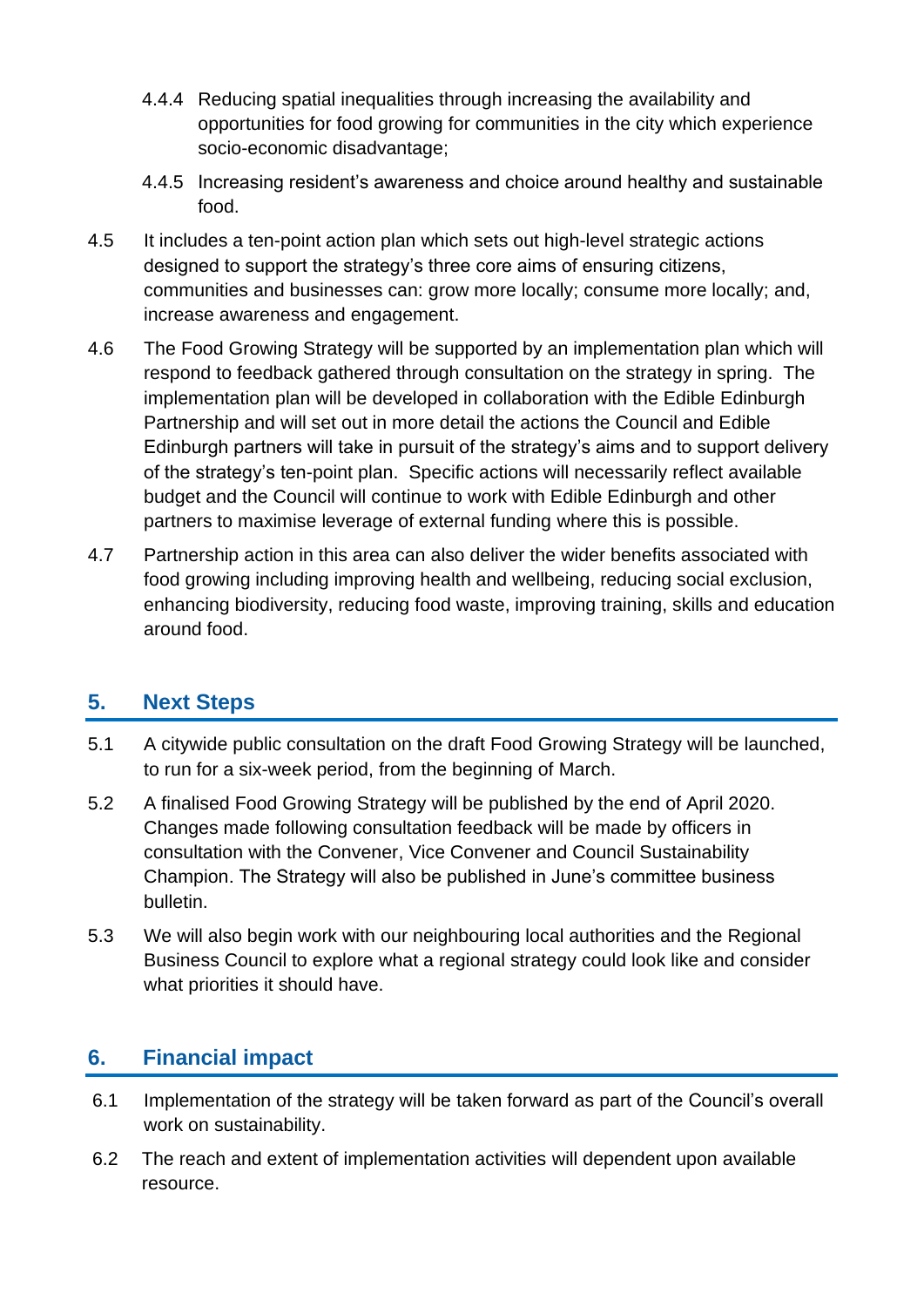# **7. Stakeholder/Community Impact**

- 7.1 In 2019 a number of engagement exercises were held to gather people's views on the purpose, objectives and content of this food growing strategy. Events included a Food Summit held in the summer, a number of workshops organised by Edible Edinburgh and community organisations, and various meetings with relevant stakeholders.
- 7.2 Edible Edinburgh held its first Business Breakfast in the Edinburgh International Conference Centre (EICC) in November 2019. The event, which was opened by the Lord Provost, focused on how food and related businesses can contribute to making Edinburgh a sustainable food city, including through local food production and distribution. The event was well-received with around 55 local and national businesses attending, leading to a further event being planned for 3 March at the EICC.
- 7.3 An integrated impact assessment will be carried out on the strategy in parallel with the public consultation.
- 7.4 This report has been assessed in respect of the three elements of the Climate Change (Scotland) Act 2009 Public Bodies Duties. In summary, the proposals in this report will help improve social justice, economic wellbeing and environmental good stewardship.

# **8. Background reading/external references**

8.1 Cultivating Communities – [A Growing Success. The 3](https://www.edinburgh.gov.uk/downloads/file/22646/allotment-strategy-2017-2027)<sup>rd</sup> Allotment Strategy for the [City of Edinburgh 2017-2027](https://www.edinburgh.gov.uk/downloads/file/22646/allotment-strategy-2017-2027)

# **9. Appendices**

Appendix 1 – Growing Locally, Edinburgh's draft Food Growing Strategy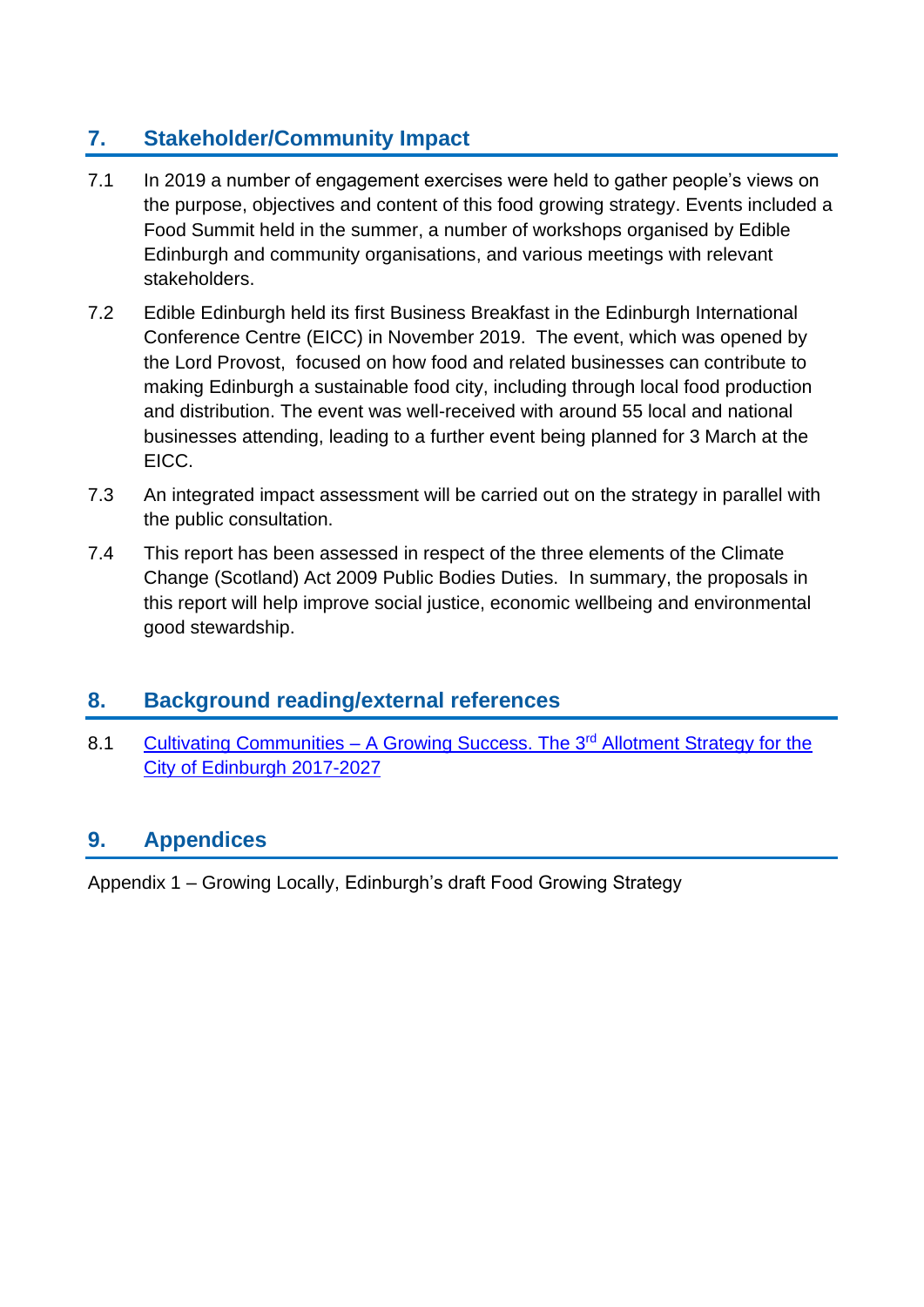# **Growing locally**

# **Edinburgh's food growing strategy February 2020**

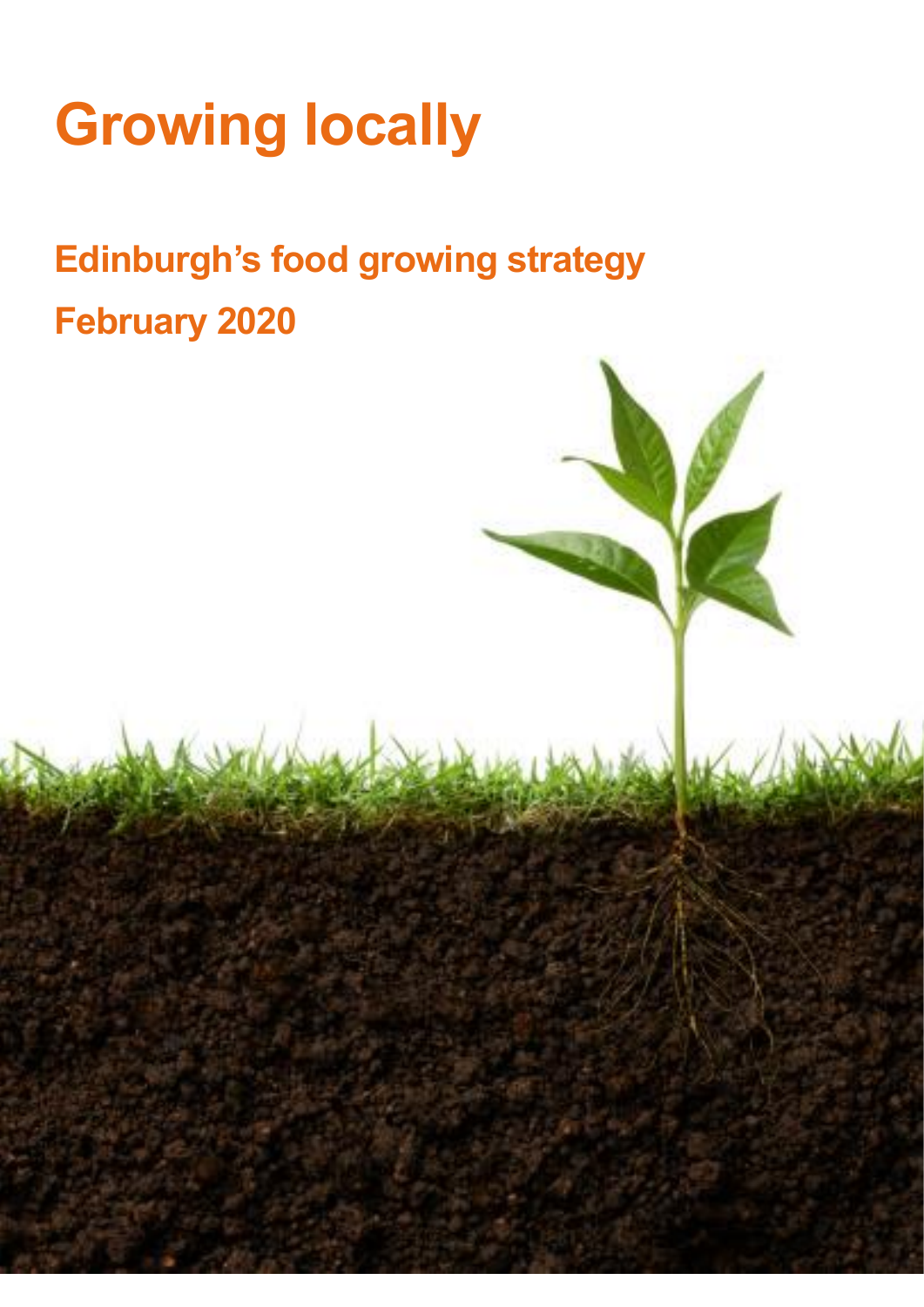# **Growing Locally – Edinburgh's 10-point Food Strategy 2020-2025**

# **Contents**

- 1. Foreword
- 2. Introduction & Executive summary
- 3. Policy Context
- 4. The Evidence
- 5. Objectives and outcomes
	- a. Grow more locally
	- b. Consume more locally by residents and businesses.
	- c. Increase awareness of and engagement with residents.
- 6. Phase 2: The move to a regional strategy
- 7. Monitoring and Implementation

#### **Annexes**

Annex A – 10 point action plan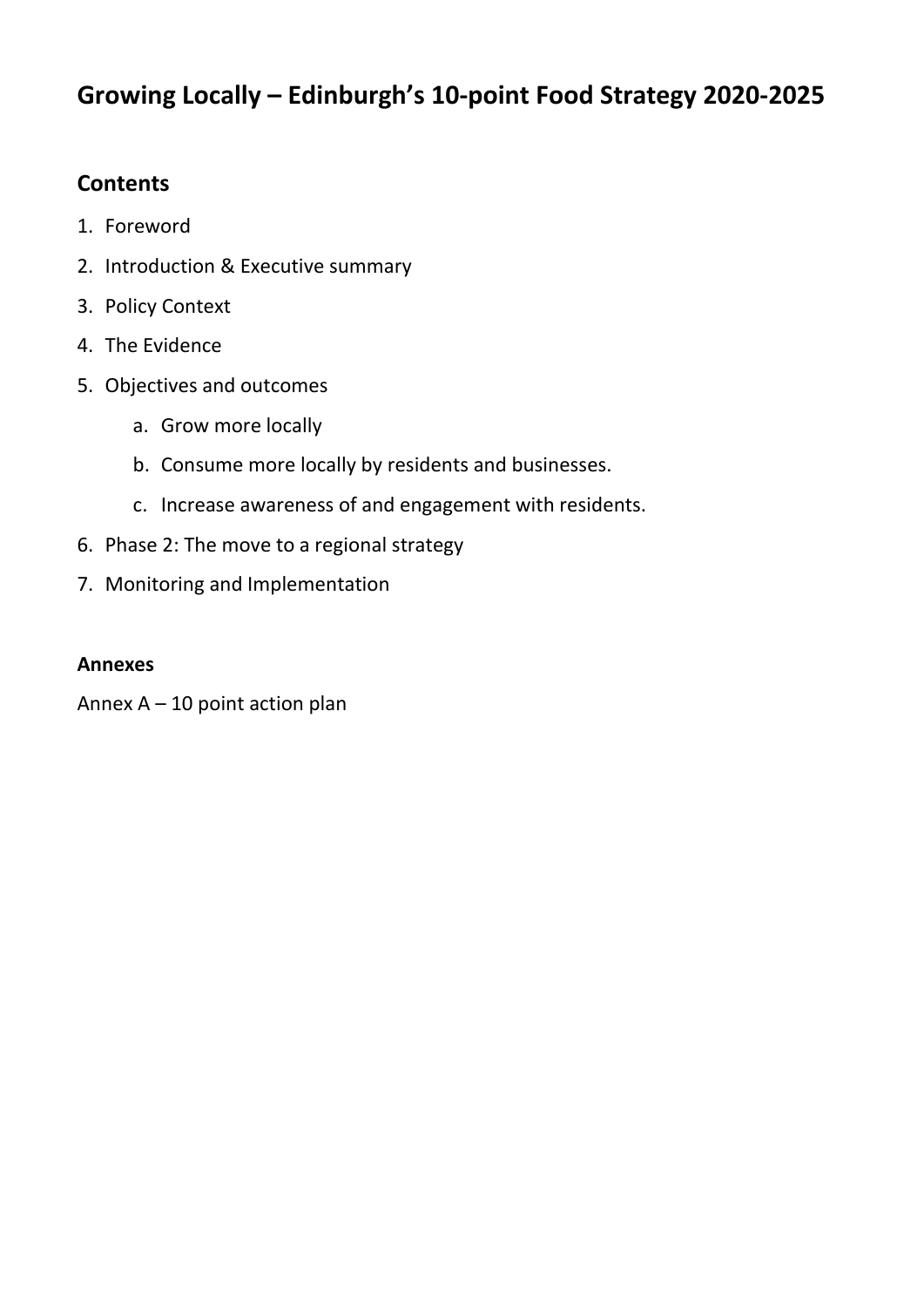#### **1. Foreword**

# *Growing Locally –* Edinburgh's Food Growing Strategy

The overarching ambition of the Council is to ensure everyone benefits from Edinburgh's success. As a council, on behalf of the city we have also formally declared a climate emergency and committed to becoming carbon neutral by 2030. The council has already made significant steps to ensure we are making the changes required to transition to a carbon neutral economy and to do so in a way that is fair to all including those in this city who experience poverty.

This year you have seen the publication of our 10-year mobility strategy, our City Plan 2030, the Council sustainability improvement plan and most recently the establishment of the Edinburgh Climate Commission. These strategies will have a profound impact on the way that we all get around the city and respond to the need for more affordable and sustainable housing. What is also clear is that, at the same time as looking at our buildings and cars we as a city need to eat more healthily, and we need to think more about where our food comes from both in terms of carbon and the sustainability of our natural environment.

*Growing Locally,* Edinburgh's food growing strategy represents a major development for the city, bringing together for the first time our proposed approach to encouraging more local production, more sustainable management of food growing and perhaps most importantly of all, an ongoing discussion as a city about what a diverse and vibrant food economy looks like.

Within this context, our strategic aims are to:

- **1. Grow more locally**
- **2. Consume more locally by residents and businesses.**
- **3. Increase awareness of and engagement with residents.**

This strategy is about choice. It's about giving families greater information about healthy and sustainable food, it's about supporting local businesses to continue to flourish and it's about how the City of Edinburgh Council can help create the right conditions for these activities to thrive.

This will not be achieved by the City of Edinburgh Council alone but by us working together through strong existing partnerships and with the residents of Scotland's capital.

Councillor George Gordon City of Edinburgh Council Sustainability Champion Edible Edinburgh Chair



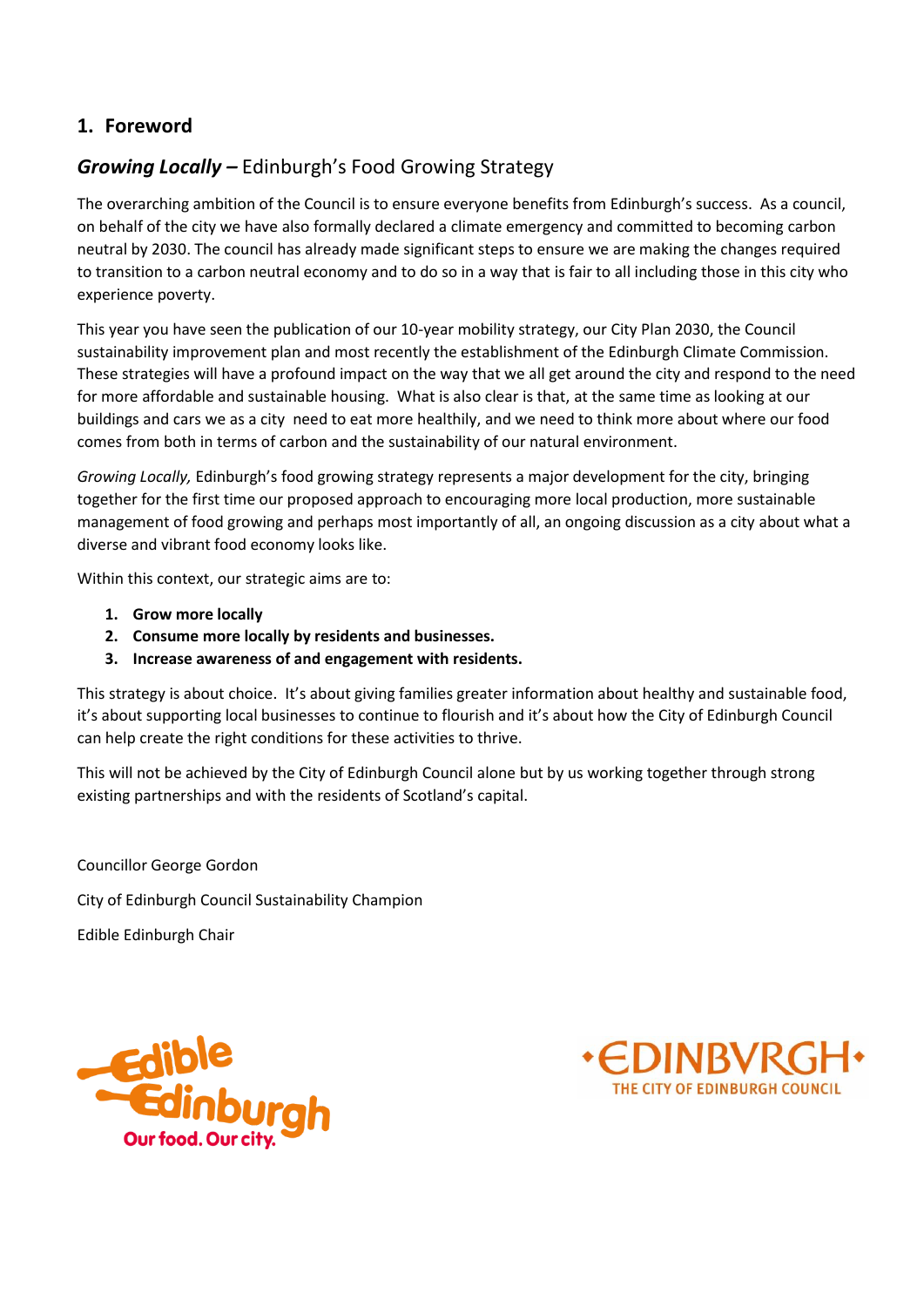#### **2. Executive Summary**

'*Growing Locally'* is Edinburgh's first food growing strategy and will be a key plank of the Council's broader approach to sustainability to ensure Edinburgh is carbon neutral 2030. The strategy aims to support business and residents to play a part responding to the climate emergency through their involvement in local food growing as well as by living healthier lives and supporting local businesses to thrive.

*Growing Locally* is a city-wide strategy developed in collaboration by the Edible Edinburgh partnership, Transition Edinburgh and Nourish Scotland. Through this document and the resulting work of the Council and partners our aim is to:

- **1. Grow more locally**
- **2. Consume more locally by residents and businesses.**
- **3. Increase awareness of and engagement with residents.**

In delivering these three strategic objectives we believe we can build on progress already made in this city, to harness the growth in public opinion on the relative importance of a sustainable, locally source food. A key part of this strategy is improving our evidence base in this area and establishing a baseline going forward. Working from that baseline we aim to achieve 5 strategic outcomes which we will use to monitor our progress. These are:

- **1. Reduce our carbon emissions as a city**
- **2. Support local food growing businesses to grow and thrive**
- **3. Increase land availability for food growing**
- **4. Reduce spatial inequalities across the city**
- **5. Increase resident's awareness and choice around healthy and sustainable food**

The strategy describes where we are now, where we would like to be and the ways in which we could get there. It has been written with input from key stakeholders and informed by work already done, past and current engagement activities, lessons learned and best practice examples from other cities as well as our own examples of good practice and innovation.

This strategy will form part of a wider approach to delivering a carbon neutral city by 2030.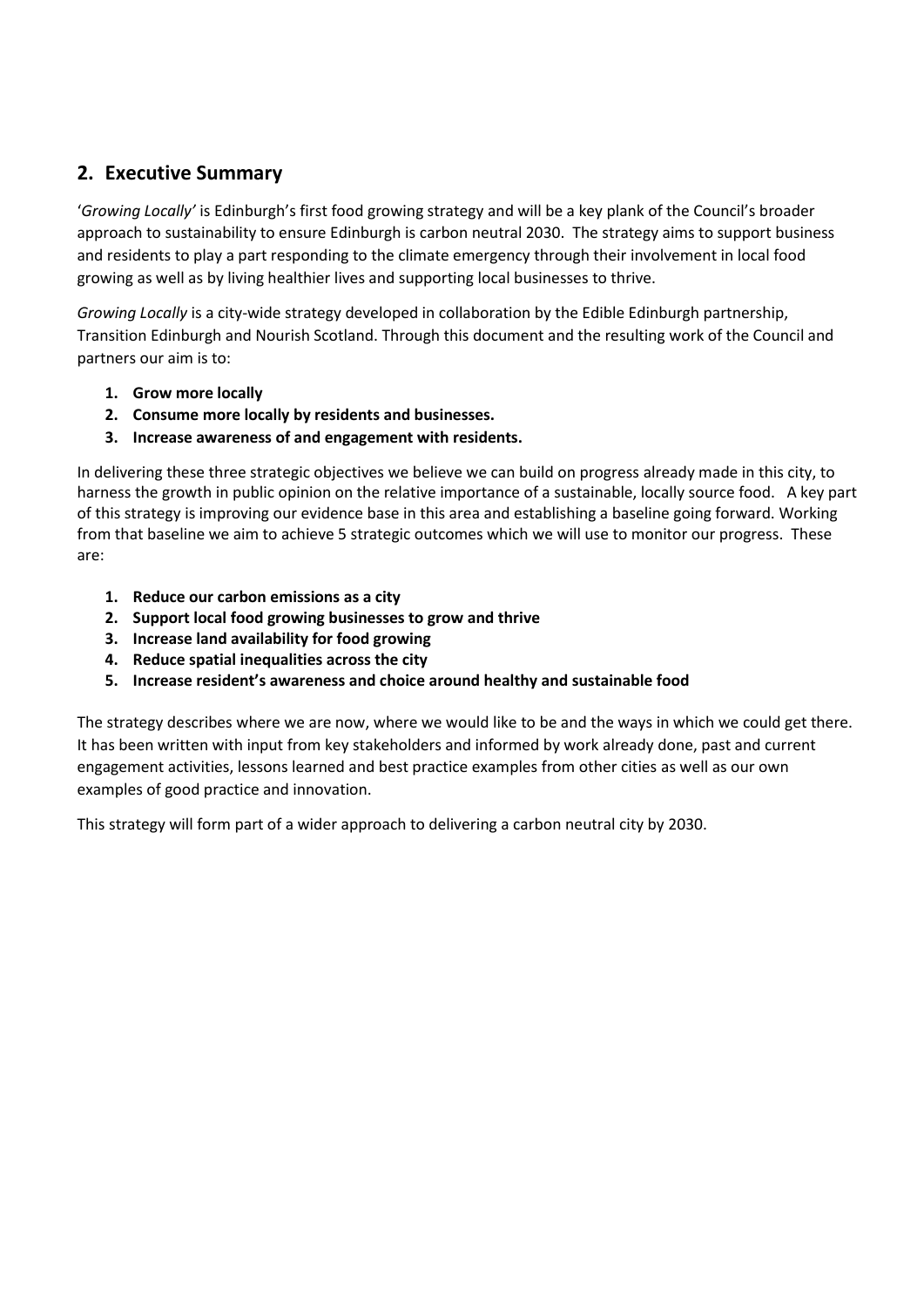### **3. The Policy Context**

There is increasing consensus that an urgent global response is required in order to respond to the climate crisis facing the planet. Rising to this challenge will require wide reaching action to change our economy from one based on fossil fuels to a genuinely sustainable economy. This overarching challenge is augmented by the need to ensure Edinburgh and the rest of the UK's economy continues to grow and that we continue to tackle issues of inequality and poverty. These big policy issues are also within the context of the UK having recently left the European Union. These challenges create an urgent need to think about how we consume more sustainable food and by doing so, reduce our carbon footprint and have more sustainable approaches to managing the planet's resources as a whole.

The UK left the European Union on the 31<sup>st</sup> January. Formal negotiations are now underway with the European Union about agreeing a future trading relationship. These negotiations have significant bearing on business involved in food production, presenting both risks and opportunities.

Levels of awareness regarding what we eat and where our food comes from continues to increase. There is a greater awareness around food miles, the relative carbon emissions of growing different kinds of food and the wider non-carbon benefits of growing your own food. The Council has put wellbeing at the heart of its change strategy and encouraging local food production not only has the benefits of eating healthier more sustainable food but is also important in terms of people's overall wellbeing.

#### **Edinburgh 2030 Carbon Neutral**

In 2019 the City of Edinburgh Council declared a climate Emergency and agreed a target of becoming carbon neutral by 2030. To achieve that goal CEC recently agreed a short-term improvement plan, to work in partnership with the Edinburgh Centre for Carbon Innovation to establish a long-term Climate Commission on behalf of the city and to agree a new long-term strategy for becoming carbon neutral by 2030 which is due to be published at the end of 2030. Sustainable food will be an important element of this work as it progresses.

#### **Change strategy/budget**

The Council has published a proposed 3-year balanced budget and Change Strategy to ensure the Council can deliver its priorities in terms of addressing poverty, sustainability and improving the city's wellbeing. The Council is facing a challenging financial environment but by having a long term balanced budget puts us in the best possible position to deliver on our priorities. *To be updated before publication* 

#### **Mobility Strategy 2030**

In January this year, CEC published its 2030 mobility strategy – a 10-year plan to deliver a more sustainable transport network – reducing emissions and making it easier to get around the city using public transport. We have one of the most congested cities in the UK and if we are to continue make Edinburgh a great place to live and work then we need to continue to invest in our long-term transportation infrastructure.

# **City Plan 2030 and land development**

The Consultation document for our City Plan 2030 was also published in January. Edinburgh has a rising population and significant demand for housing which is leading to major challenges in terms of supply and affordability. At the same time, we must ensure that as the city develops it does so sustainably – reducing carbon emissions from the building process and supporting sustainable public transport about the city. We want City Plan 2030 to identify specific sites for community gardens, new allotments and food growing, both as part of new development sites and within open space in the urban area. We must also ensure that the city's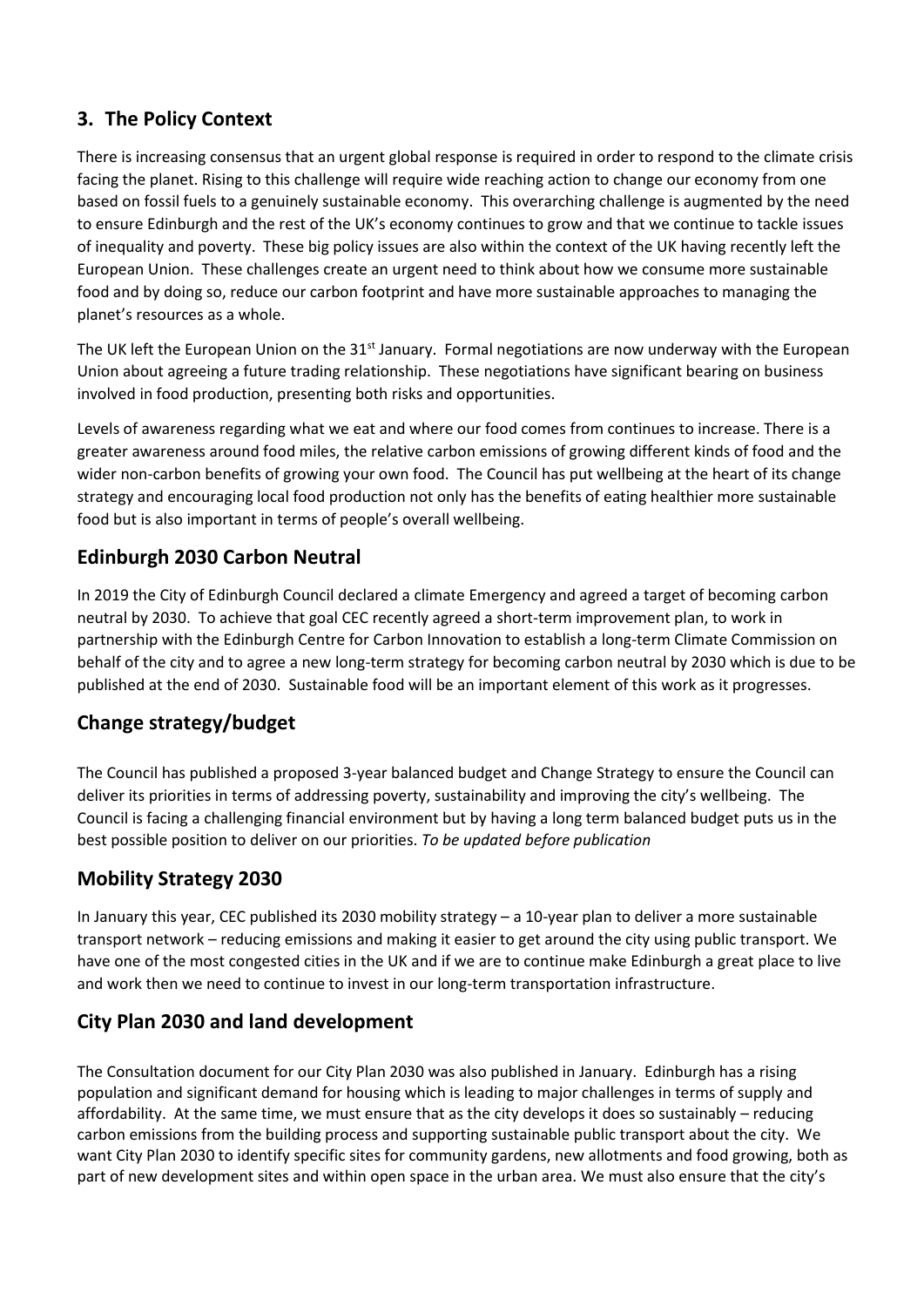spatial plan is clearly embedded in the principle of supporting communities to strengthen and develop. The consultation wants to hear from residents and it will be important to ensure that as the city develops there is space for agriculture and domestic food production.

#### **Locality Outcome Improvement Plan**

Achieving long term change in Scotland's capital will require partnership working. The Edinburgh's Community Planning Partnership brings together public bodies such as the Council, the NHS, Police Scotland and the Fire and Rescue Service with the third sector and other partners. It agreed its locality outcome improvement plan last year. The plan sought to put tacking poverty at the heart of its work. [drafting note additional text on 3 themes to go in]

#### **Edible Edinburgh and Sustainable Food Cities**

In 2014 the Council made a commitment to Edinburgh becoming a Sustainable Food City. 'Edible Edinburgh', our city-wide sustainable food partnership, is working to achieve this by improving the sustainability of our food systems and the health and well-being of our citizens and communities. Edible Edinburgh's vision is "that Edinburgh is a city where good food is available and accessible for all, making for healthy people, thriving communities and a sustainable environment." Edinburgh achieved Sustainable Food Cities Network bronze accreditation in June 2019 and we are proud to be working towards silver.

#### **Thriving Green Spaces**

Edinburgh is one of Europe's greenest cities with many award-winning parks that need to be nurtured and supported. With support from funding from the national lottery we are embarking on a conversation with the city about how we protect, evolve and make the most of this unique series of assets to deliver greater benefits for citizens.

#### **Allotment Strategy**

The Council approved its current allotment strategy in 2016 – building on a long track record of championing this key area of work. Through this strategy, we will continue to look to increase provision, reduce waiting times and make allotments as assessible as possible. The strategy has a ten-year lifespan and its implementation will be informed by the Council's food growing strategy and Thriving Green Spaces project.

#### **Biodiversity Plan**

Published in May 2019, the Edinburgh Biodiversity Action Plan 2019-2021 sets out a partnership approach to protecting and increasing biodiversity across the city. Through this plan, the Council will contribute to the management of Edinburgh's habitats and species, which in turn contributes to removing carbon from the atmosphere. The plan has a strong emphasis on the importance of private gardens, allotments and community growing areas as places for wildlife.

#### **Eco Schools**

Eco schools is a global programme based on the UN's sustainable development goals which aims to empower children to drive change and improve their environmental awareness through a seven-step framework in order to achieve the international Eco-schools Green Flag award.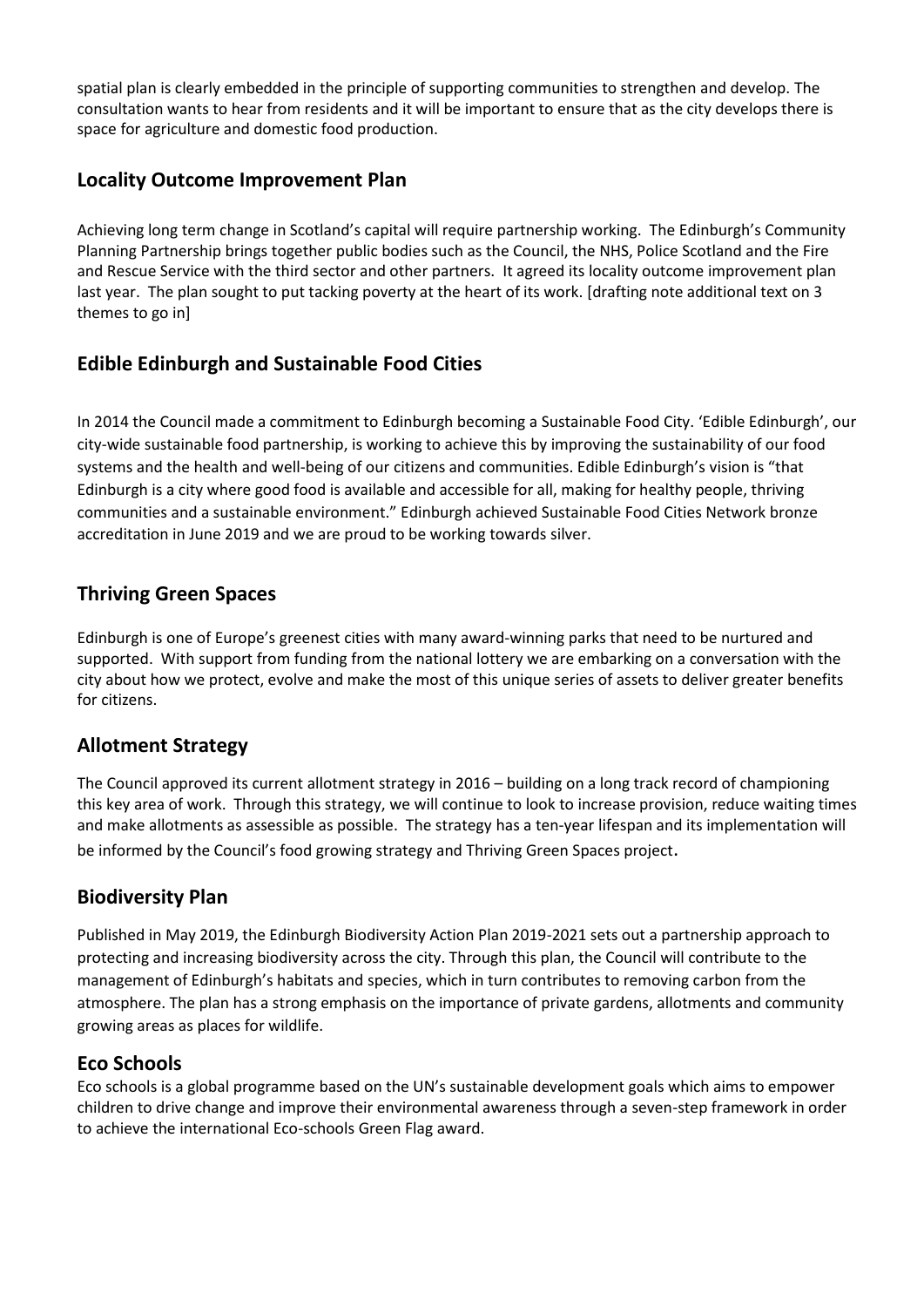#### **Key Facts**

There is no path to meeting the city's carbon neutral target that does not require action to change food consumption, production, transport, and waste practices in Edinburgh.

As with any food growing strategy, allotments play an important role in this city but Edinburgh is also home to an estimated 45 community growing projects. Such projects are often involved in much more than just growing food. Many of these projects work with their local communities to promote healthy eating, alleviate poverty and inequalities, improve community cohesion, reduce isolation and encourage nature and outdoor activities, and are often located in areas of deprivation in the city.

Overall, the food economy in Edinburgh accounts for almost 10% of all jobs in the city. Decisions, choices, and practices adopted by businesses in this sector – how they manufacture food, source food and ingredients, and how they manage transport and logistics for their products – will, over the next few years, have a significant impact on the city's ability to be a sustainable food economy.

The following evidence makes that clear and has informed the development of this strategy

#### **Food related contributions to climate change**

- An estimated 19% of all UK greenhouse gas emissions are driven by food production and consumption related activities
- Of these, agriculture accounts for the largest single contribution, but more than half of food related emissions are driven by non-agriculture related activities – consumption, manufacturing, and transport.
- As such, even as an urban centre with little agriculture, marine, or aquaculture activity, food systems in Edinburgh are still likely to make a significant contribution to the city's Co2 emissions.

#### **Food economy in Edinburgh**

- Only around 200 people in Edinburgh were employed in activities related to agriculture, fishing or aquaculture in 2018, less than 0.1% of total city employment
- Despite this the city is home to a large and vibrant food economy, with over 32,000 people employed across almost 200 city businesses.
- Food manufacturing accounts for more than 2,000 of these jobs and is one of the city's few concentrations of manufacturing employment – with particular activity in manufacturing bakery products and beverages
- Over 29,000 people are employed in food retail and hospitality jobs

#### **Food growing in Edinburgh**

- Edinburgh has a vibrant local and community food growing culture. As of April 2019 there were 44 allotment sites in Edinburgh with 1,833 plots, of which 1,567 are managed by the City of Edinburgh Council.
- Over the last two years the number of plots has increased by 109 from 1,815 to 1,833.
- In April 2019 the waiting list for an allotment stood at 1,389. The waiting list has increased in 2020 following introduction of an online application process.
- 37 sites have been identified as having the potential to be developed as allotments and are currently being assessed to determine any development or title restrictions. Newcraighall and the Leith Links extension aim to be operational by 2020.

#### **Food vulnerability**

- An estimated 80,000 people in Edinburgh live in poverty, including almost 1 in 4 of all children in the city.
- Poverty affects people in all parts of the city and evidence shows a growing number of families struggling to get by and facing impossible choices as to how to feed their children.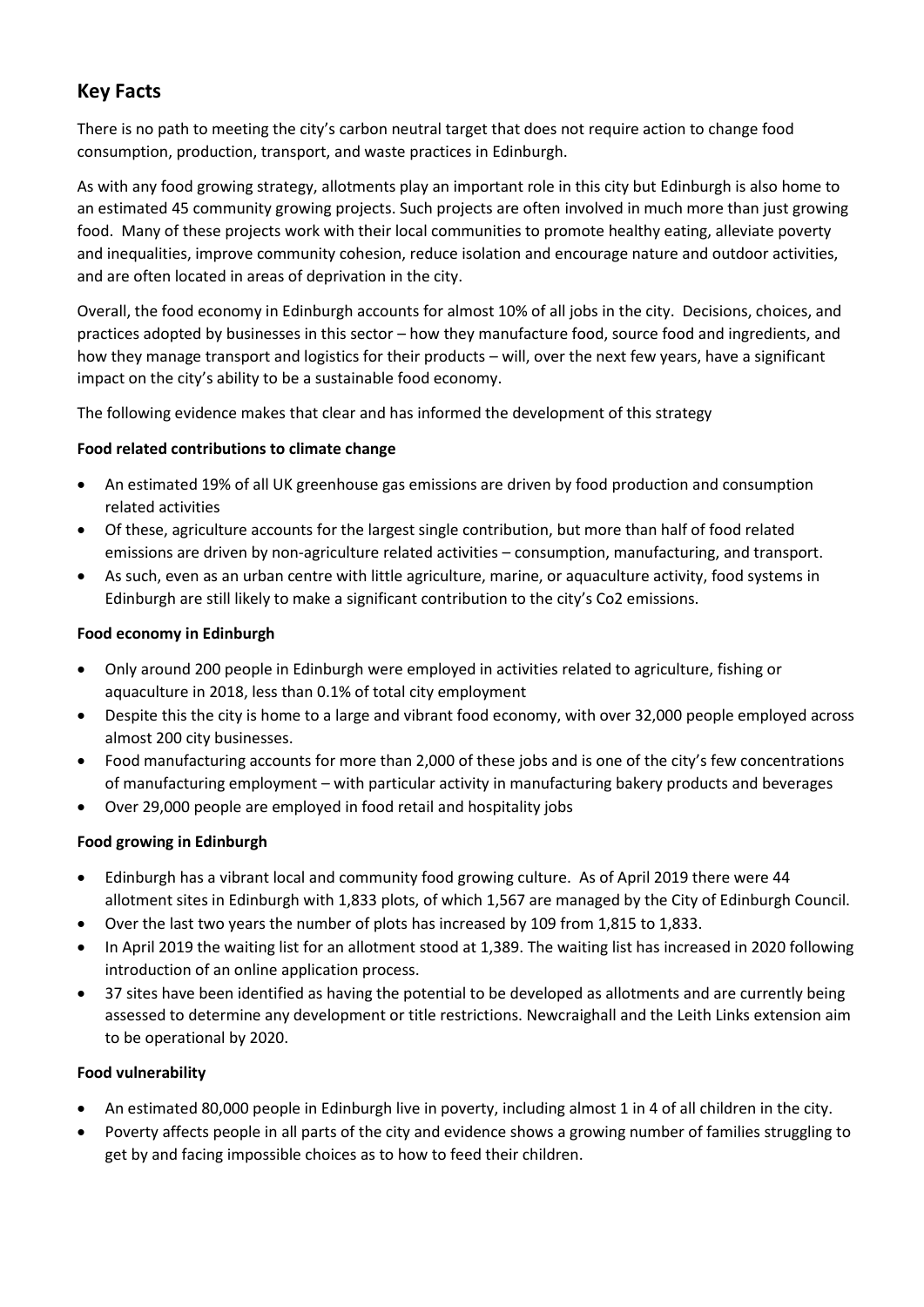• Recent analysis on food vulnerability estimates that an estimated 24,000 working age adults in Edinburgh worried that they would run out of food at times during 2018. Almost 10,000 said they had gone without food because of a lack of money.

#### **Healthy and sustainable food choices**

- 19% of men and 24% of women consumed the recommended amount of five or more portions per day in Scotland during 2018
- People living in the most deprived areas of Scotland are less likely to meet five-a-day recommendations for daily fruit and vegetable consumption compared with those in the least deprived areas.
- In 2017 and 2018, 15% of children aged 2-15 years met the recommended daily intake of five or more portions. (Scotland).

#### **5. Objectives and outcomes**

Our ambition is for Edinburgh to be a city with a vibrant, thriving and sustainable local food economy, where residents, community groups and local businesses are able to access healthy, sustainable food locally, and to grow more food across a diverse range of sites within the city. By working with city partners, including local businesses, public sector partners, community groups and individual citizens, we aim to:

- **1. Grow more locally**
- **2. Consume more locally by residents and businesses.**
- **3. Increase awareness of and engagement with residents.**

In delivering these three strategic objectives we believe we can build on progress made by partners to date, harness the innovation across the city and seize the moment that is seen as a shift in public opinion on the relative importance of sustainable, locally sourced food. A key part of this strategy is improving our evidence base in this area and establishing a baseline going forward. Working from that baseline we aim to achieve 5 strategic outcomes which we will monitor our progress against. . These are:

- **1. Reduce our carbon emissions as a city**
- **2. Support local food growing businesses to growth and thrive**
- **3. Increase land availability for food growing**
- **4. Reduce spatial inequalities across the city**
- **5. Increase resident's awareness and choice around healthy and sustainable food**

To achieve these outcomes, we will work with citizens, community groups and other partners to take forward a 10-point action plan over the next five years. How those 10 actions will support our three objectives of growing more locally, consuming more locally, and increasing awareness and engagement is set out in the strategy below.

These strategic actions will be supported by an implementation plan setting out how current and future activities will be driven forward to make Edinburgh a city with a thriving local food system. This will ensure citizens, communities and local businesses can contribute to and benefit from local food growing in a way that delivers social, economic, health and environmental benefits, particularly for those communities facing the greatest disadvantage.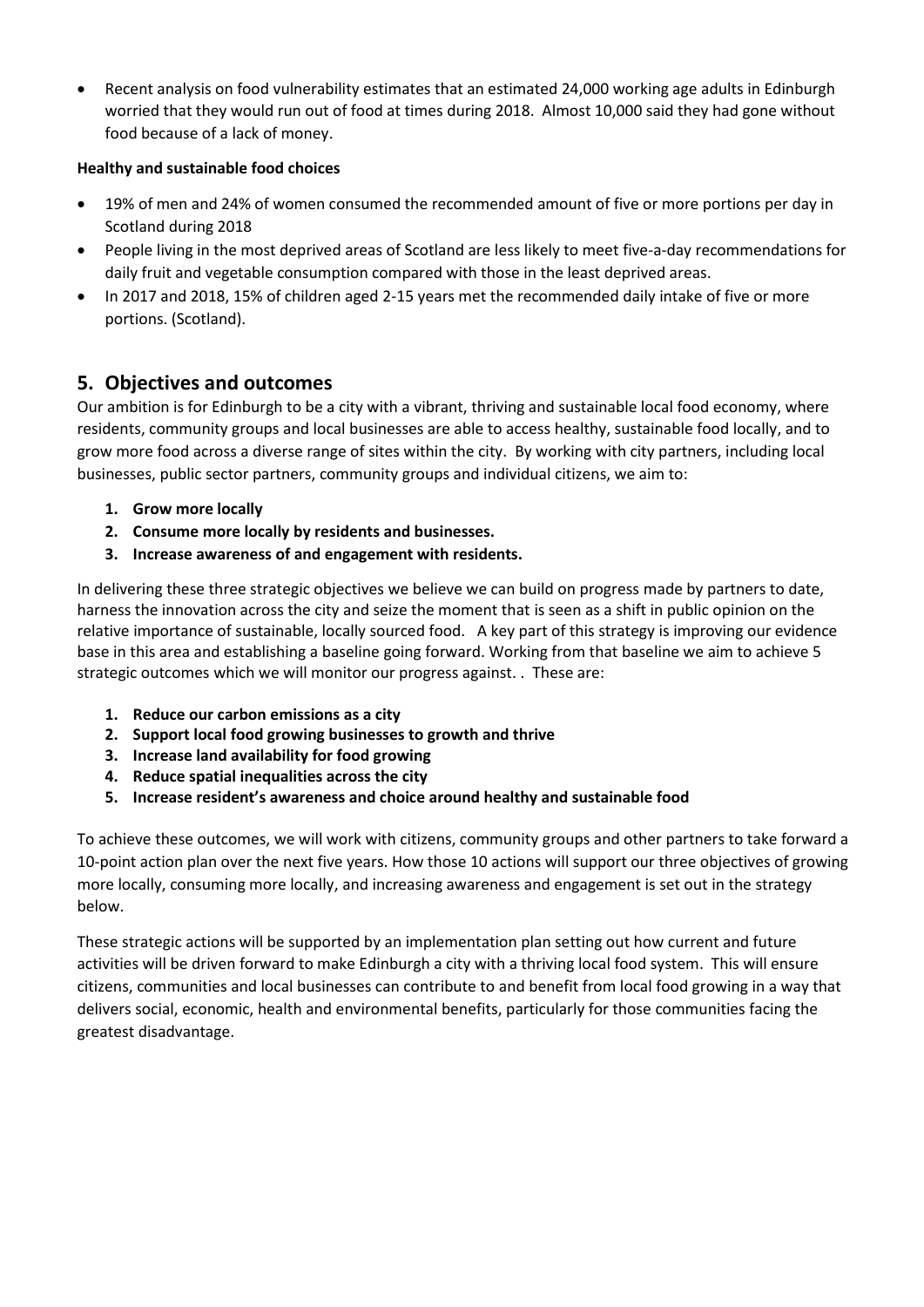# **5 a) Strategic Objective 1 - Grow more locally**

Edinburgh is one of the greenest cities in the UK, with citizens enjoying access to world-class parks and greenspaces. Many of these spaces are already used for growing food and the number of food-growing plots is increasing – rising by 109 over the last two years to 1,833, with a further 37 sites currently being assessed for potential use as additional food growing spaces.

Figure 1 below shows a sample of Edinburgh's many food growing sites, from allotments to community food growing projects. Over the life of this strategy we will work to improve the information we have about local food growing and will use consultation on the draft food growing strategy to invite citizens to tell us about food growing projects not captured within our current data.



**Figure 1 – City of Edinburgh allotment sites and community food growing projects**

Demand for allotments continues to grow. While improvements to waiting list management have seen waiting lists fall in 2019, further system improvements, including a simplified application process and the facility to apply on-line, mean waiting lists are beginning to climb again in 2020. The Council works with partners to understand demand and improve quality through implementation of *'Cultivating Communities'*, Edinburgh's allotment strategy. The strategy was developed in partnership with Edinburgh's Allotment Strategy Steering Group, which includes representatives of the Federation of Edinburgh and District Allotments and Garden Associations (FEDAGA) and Scottish Allotments and Gardens Society (SAGS) and allotment holders. '*Cultivating Communities'* sets out how we will improve citizen's experience by ensuring allotments are well-managed, and how we will look to expand capacity by monitoring demand, identifying potential sites, and creating new allotments where possible.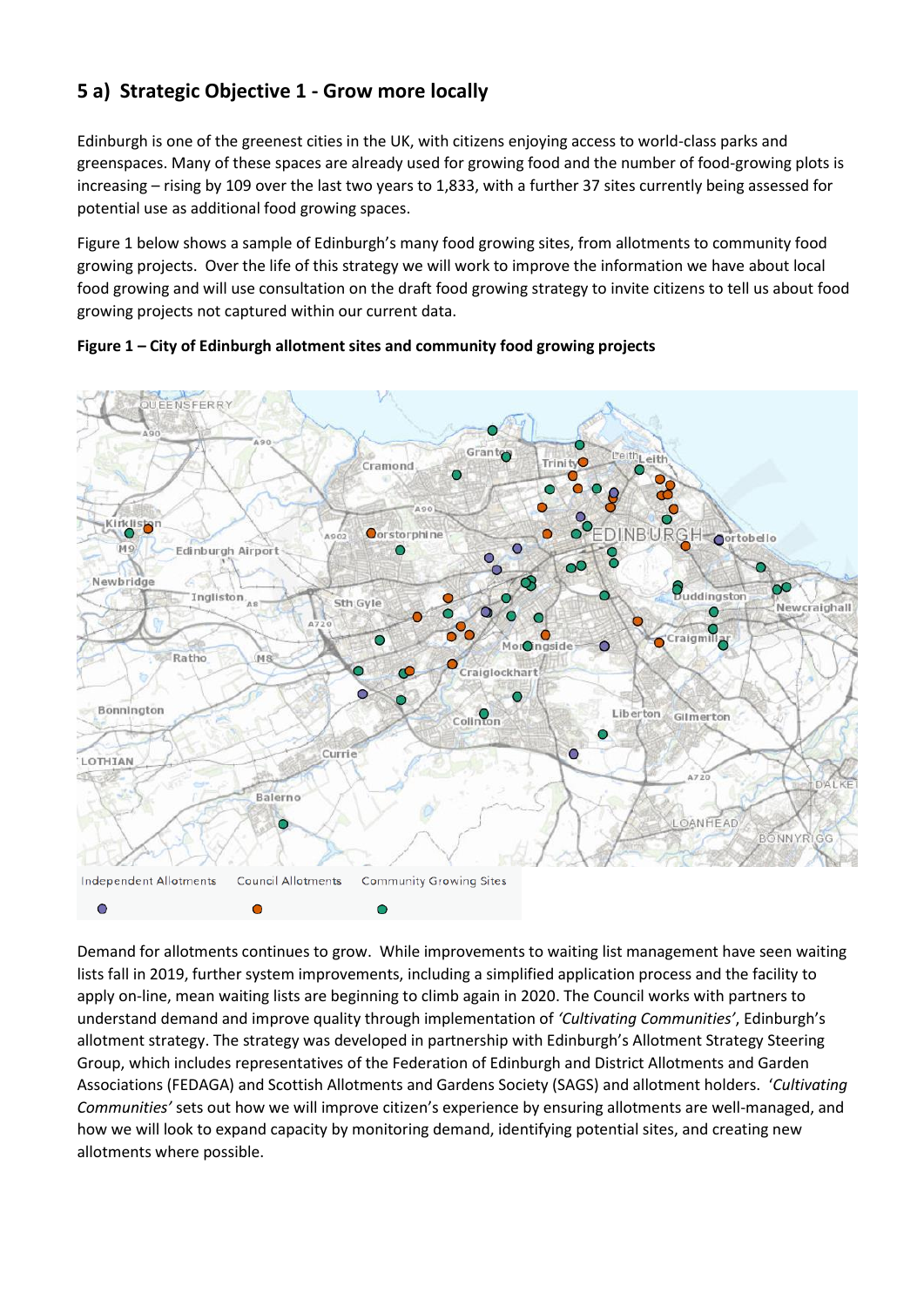In addition to expanding allotment provision, we need to identify other spaces which could provide opportunities for food growing, such as vacant land, school grounds, or greenspace within new developments. To do this, we need to work with communities to consider possibilities for land use across the city, including through our 'Choices for City Plan 2030' consultation which sets out options for how we could develop our city sustainably over the next ten years. Choices for City Plan 2030 highlights that the Council wants City Plan 2030 to identify specific sites for community gardens, new allotments and food growing, both as part of new development sites and within open space in the urban area. How we do this for the City Plan itself is the next step and will be taken forward following conclusion of the Choices 2030 consultation.

Action in this area will be complemented by our flagship 'Thriving Greenspaces 2050' project, which will set out how we will evolve the city's open and greenspaces to deliver greater benefits for citizens - including by supporting sustainable food and local good growing, sports and recreation, helping nature thrive and improving the city's resilience to the unavoidable impacts of climate change.

The Council's Eco-schools programme has the scope to extend the opportunities for food growing in school grounds and at home, depending on what the individual school Eco-Committee decides to prioritise as its priority topics under the Eco-School programme. Eco-schools can choose to focus on a number of different topics, linked to the UN sustainable development goals, with sustainable food being one of those areas. The Council is undertaking training with Edinburgh schools in the near future on developing their Eco-school topic areas. This will provide opportunities for schools to consider the potential for food growing in school grounds, learn from schools where food growing is already well-developed, and consider ways to involve parents and families in growing at home or in their local community.

#### *Strategic Actions*

- 1. We will deliver 'Cultivating Communities 2017-2027', our ambitious allotment strategy designed to improve the number and quality of food growing sites in Edinburgh.
- 2. We will improve the information available about food growing sites, setting out a new baseline which will help us to measure progress.
- 3. We will develop a new 30 year strategy 'Thriving Green Spaces 2050', which will create a new vision for the city setting out how our green spaces need to change to deliver greater benefits for citizens.
- 4. We will improve support to schools and local community food growing projects, and encourage more citizens to get involved in food growing.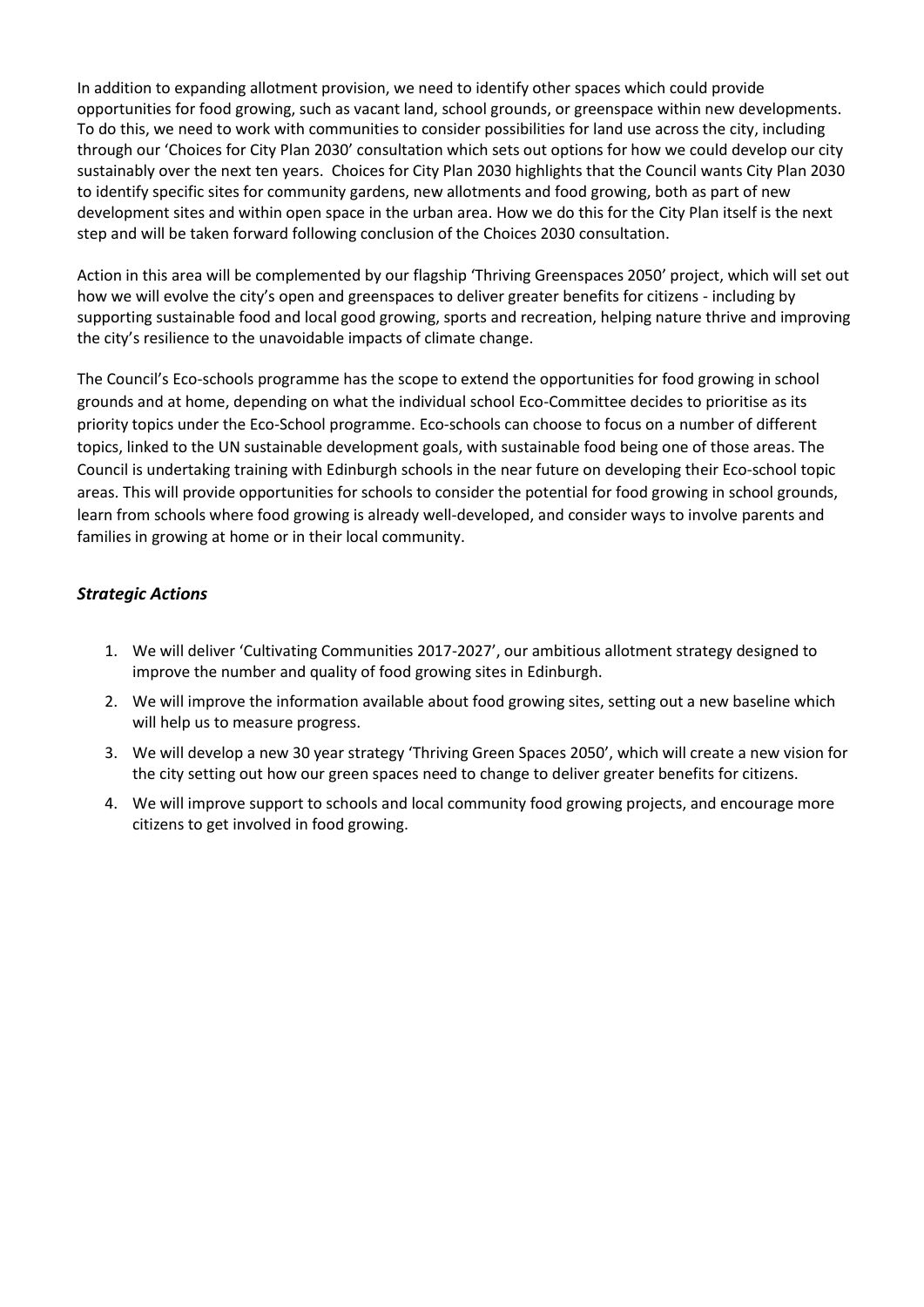#### **Grow more locally**

#### **Case study – Edible Estates**



Edible Estates provides a framework for the creation of community growing projects in Council estates. It is a collaborative project of several organisations who work with local areas partners and communities across the city. The aim is not only to support residents to grow fruit and vegetables but also to have a positive impact upon the communities in which they live, increasing environmental sustainability and supporting the development of local community resilience.

Neighbourhood gardens is the core idea of Edible Estates. They seek to establish a neighbourhood garden in every estate they work in. The role of these gardens is to be an asset for the local community, providing a 'place' and an activity to bring neighbours together and promote community cohesion and resilience. Once the group of growers are well established on the site they are supported to set up a Growers Association and then build their capacity to take on the management of their Garden for themselves. After two years the Growers Association should be independent of Edible Estates.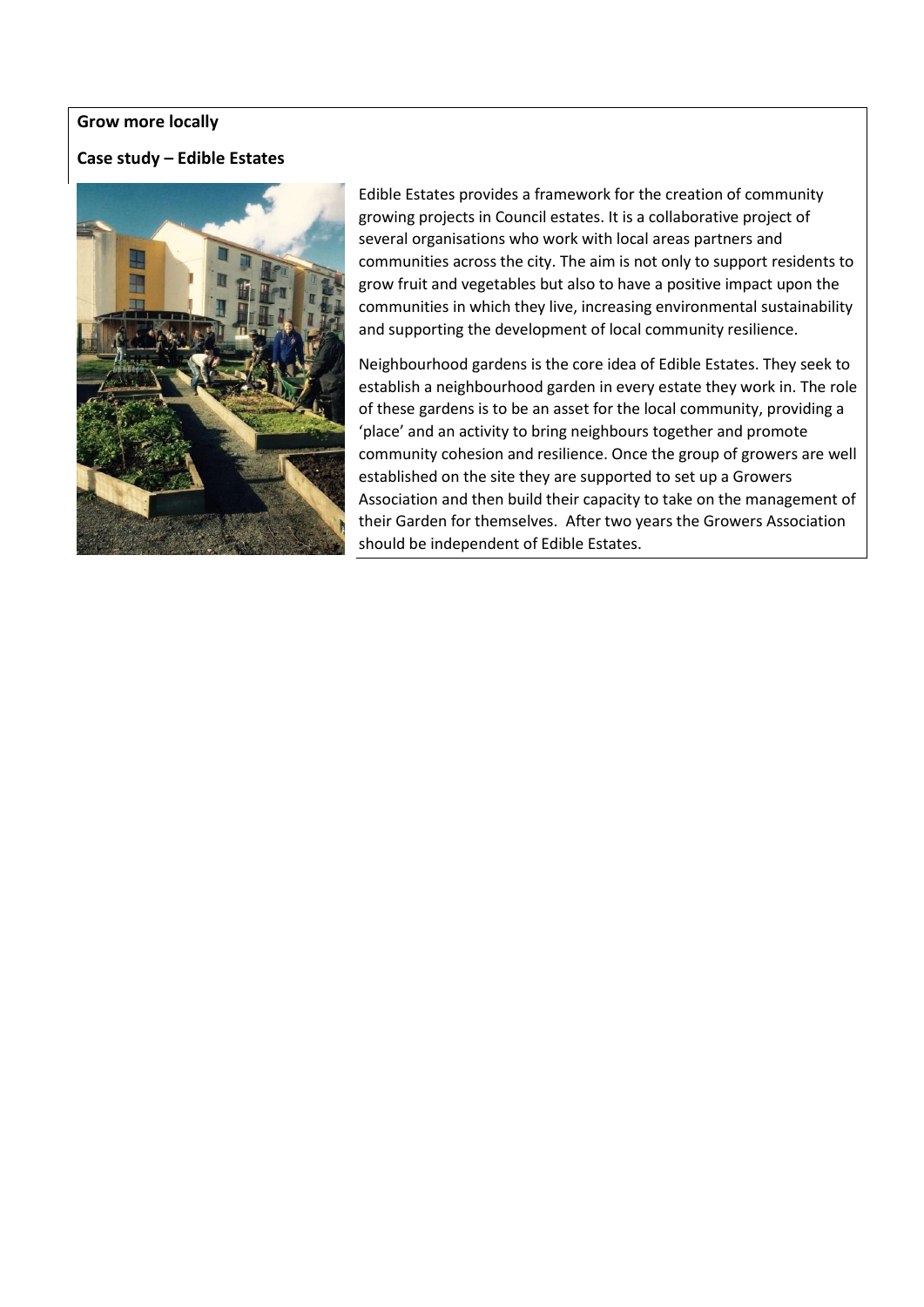#### **5b) Strategic Objective 2 – Consume more locally**

Edinburgh has a strong tradition of local food production by both businesses and residents. We have over 1,800 allotment plots and around 200 businesses involved with food production. As we seek to build on this success and as we look to rise to the challenge of becoming carbon neutral by 2030, we need to increase local food production and consumption of locally-grown food yet further. There exists a range of support through the Council and partners across the city to help both businesses and residents to grow food and to encourage purchasing from local growers. Specifically, we need to ensure business support is targeted towards relevant businesses, that we work with them and key partnership bodies to explore how we can encourage residents and businesses to buy locally produced products. In doing this work we need to also better understand the barriers facing local growers.

Edinburgh already benefits from a thriving network of local food markets and there is scope to build on this foundation to improve opportunities for local food growers to sell produce, and for citizens and businesses to buy more locally-grown food. We will explore ways to strengthen the local activity already taking place, including by working with partners to explore the feasibility of establishing a local food hub for Edinburgh. This could function as an indoor market and/or distribution hub, to support farmers and other growers to sell their produce to local businesses and to improve opportunities for citizens to buy more locally-grown food.

#### **Strategic Actions:**

- 5. Work with the Chamber of Commerce, the Federation of Small businesses and others to explore how we can encourage residents and business to buy more local produce.
- 6. Work with Business Link and the wider industry to better understand barriers and challenges to business expansion, and explore how we can provide further support for local growers and producers
- 7. Work with partners and stakeholders to explore the feasibility of establishing an indoor market and local food distribution hub in Edinburgh.

#### **Consume more locally**

#### **Case study – Inchview care home**



Inch View Care Home opened in 2011 as a purpose-built care home specialising in looking after residents with dementia. Inch View became the first care home in Scotland to win the Soil Association's prestigious Silver Food for Life Served Here Catering Mark. The council-run home achieved the Silver Catering Mark through its commitment to sourcing most of its food locally and from organic suppliers.

The home is not only supporting local suppliers but is also growing its own food. It

has a wheelchair-accessible polytunnel, which was built in the grounds of the home by volunteers, local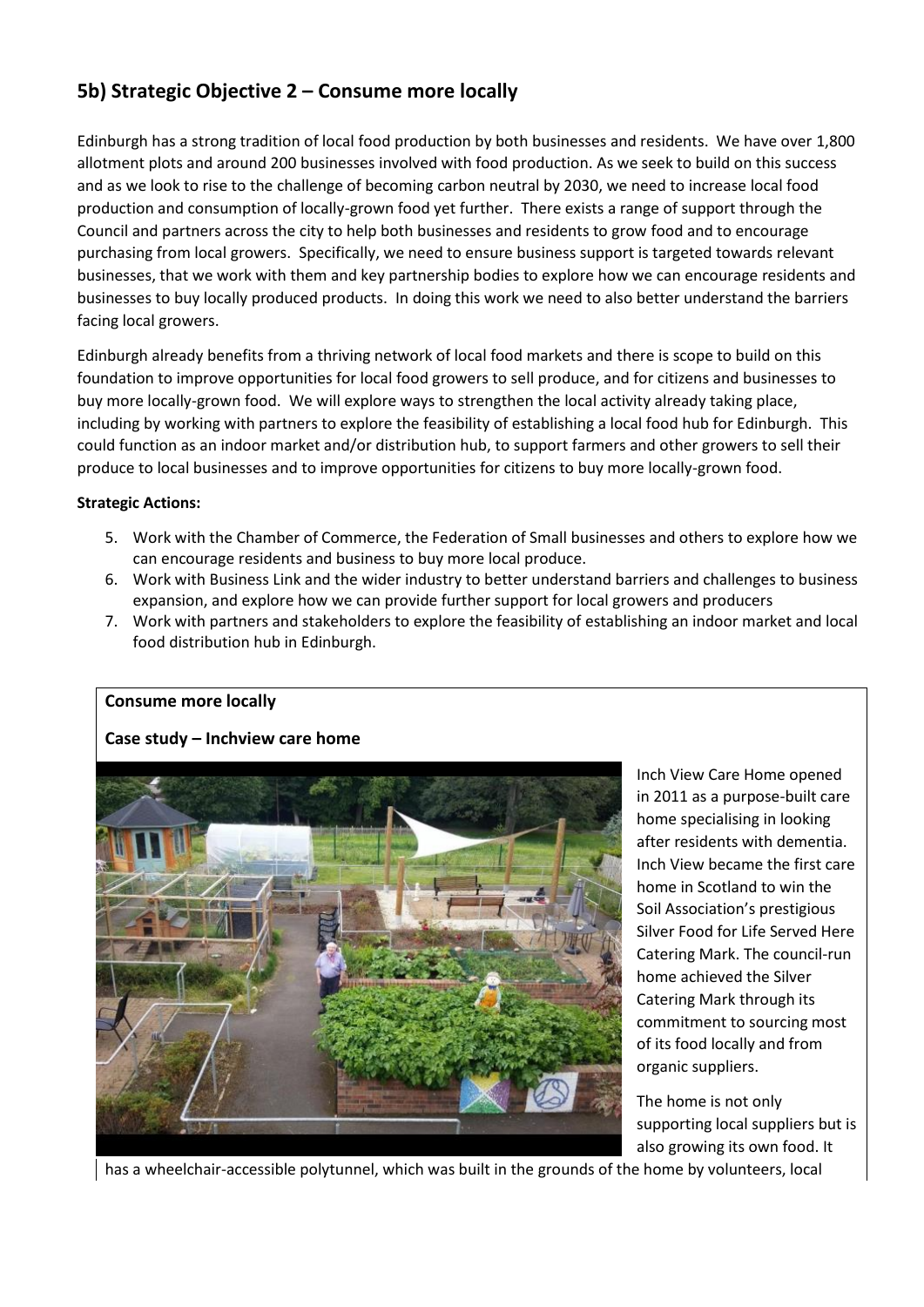pupils from Liberton High School, and Food for Life Scotland team members. The garden is looked after by a volunteer gardener and has helped improve the health and wellbeing of its residents, some of whom play an active part in the garden's development and care.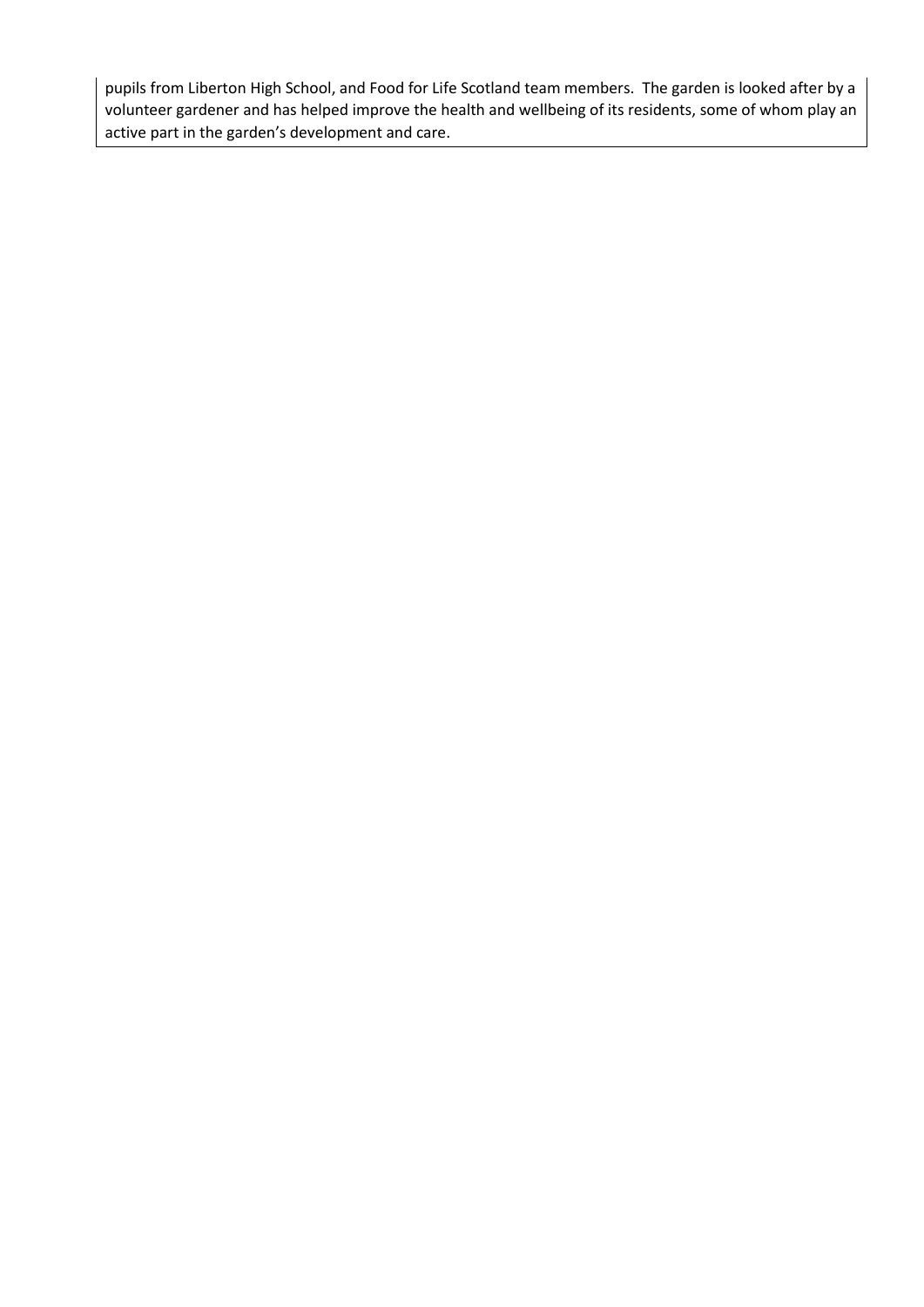#### **5c) Strategic Objective 3 - Increase awareness and engagement**

The engagement, enthusiasm and activism of our citizens and communities in local food growing is the foundation of the successful food growing in Edinburgh. A key objective of this strategy is therefore to increase awareness and support, where necessary, for community groups to participate and benefit from local food growing opportunities. This includes the promotion of healthy eating, sustainable food production and local food growing. Engaging young people is key to ensuring our vibrant food growing community continues to thrive into the future. Several schools in the city are already involved in growing food in their grounds as part of the Council's outside education programme, and a key objective of our wider sustainability programme is to build on this and increase awareness and engagement of young people in schools settings and beyond.

In addition, as the city embarks on its wider Climate ambitions the Council will continue to discuss with all citizens and promote the benefits of a diverse and vibrant food economy. This engagement activity will continue to influence and inform Council activity but it will also inform the deliberations and work of the Edinburgh Climate Commission and the development of the 2030 Sustainable City Strategy which will be published in December 2020.

In the meantime, the Council will continue to build on Edinburgh's success as a Bronze award Sustainable Food City, and work towards Silver status. In doing this, we will work with Edible Edinburgh and other partners to take a joined up, holistic approach to food and deliver impact on tackling climate change, building public awareness and citizenship, and helping to foster the good food movement.

In raising awareness of the benefits of local food growing and the opportunities that exist to get involved, it will be important to celebrate successes, help connect local groups, and signpost to information, advice, toolkits and other resources. We will work with partners to better-coordinate social media and other communication, engagement and promotion activity to improve the accessibility of information on local growing. This includes information about opportunities for growing, advice on socially and environmentally responsible growing, promotion of volunteering opportunities, and information about food growing groups and organisations.

#### **Strategic Actions:**

- 8. Ensure food to becomes a key part of the city climate conversation and 2030 sustainability strategy, including by asking Edinburgh's Independent Climate Commission to take forward food as part of its 10 year
- 9. Work with Edible Edinburgh and other partners to ensure Edinburgh achieves the Sustainable Food Cities Silver Award
- 10. Work with partners to develop a joint approach to communications to improve the information and advice available to citizens, community growers and businesses about how to get involved in local food growing and what support is available locally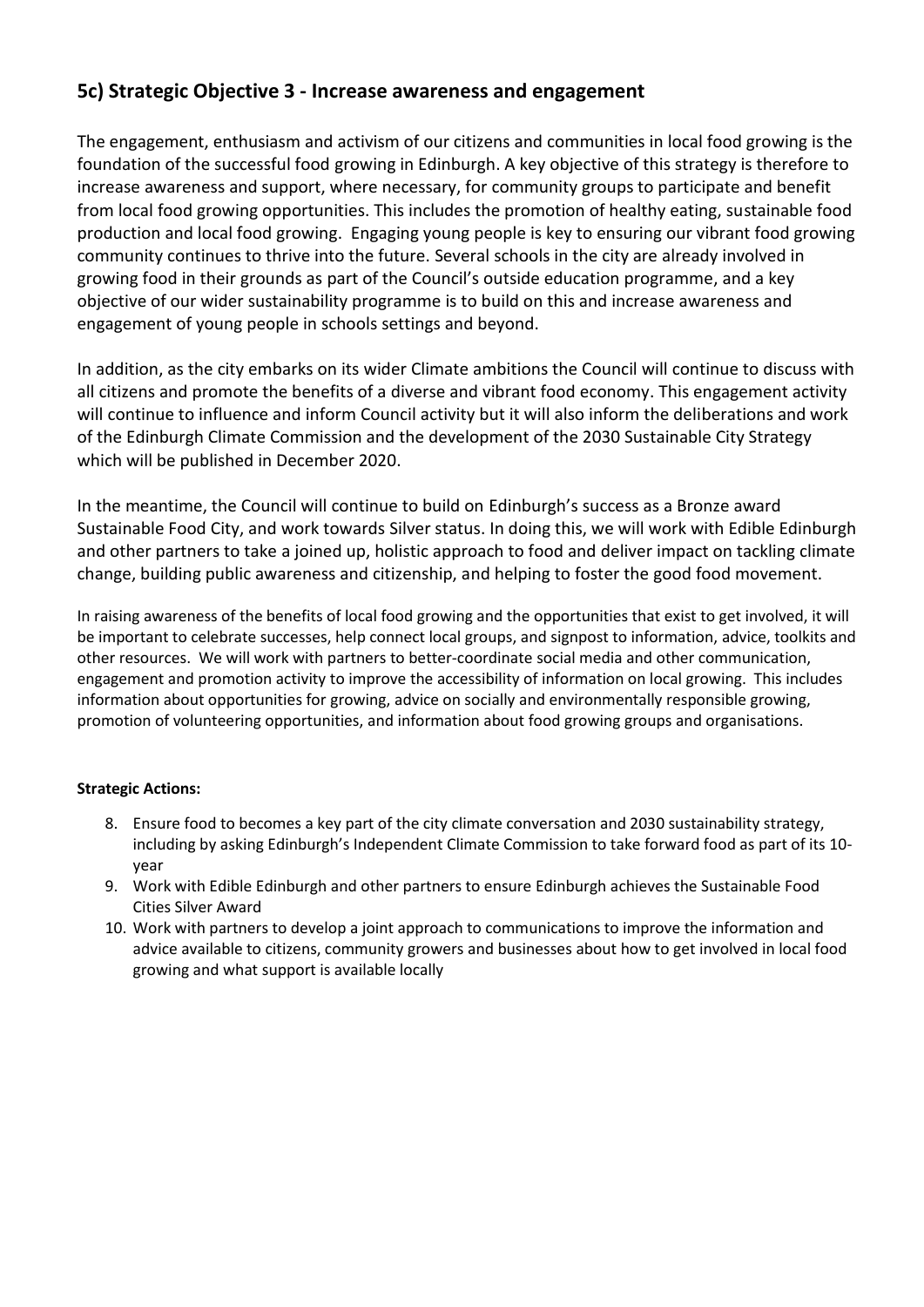#### **Increase awareness and engagement - Case study – Leith Community Croft**



Leith Community Crops in Pots began life in a barren concrete yard in Leith, in an underused and unloved spot. Evie Murray, the founder, wanted to give her children a healthy outdoor experience so starting in her backyard, they began to grow their own fruit, vegetables and herbs. Evie shared more about the many environmental, social and educational benefits of growing food in urban areas, inspiring other mothers to join in. She recruited a board and rolled out her work across Leith.

From this start, the project has grown and grown. Edible Schoolyards were created around Leith, and the City of

Edinburgh Council appointed Crops in Pots to manage, with and for the local community, two acres of common good land. This prominent but previously neglected area at the northern tip of Leith Links is now a thriving community growing space known as 'Leith Community Croft'. On this pioneering [urban croft,](http://leith-community-crops-in-pots.org/our-initiatives/urban-crofts/) the project encourages 'green' food production, a sharing ethos, nature play and the provision of wildlife habitat. The Croft has integrated with other projects, including a Croft Carbon College which was launched in 2018. The college is a local centre for raising environmental awareness and provides courses and community events to support citizens in making more sustainable choices.

#### **6. Phase 2: The move to a regional strategy**

In 2019 we committed as a council to work with our regional partners across Edinburgh and South East Scotland to expand our food growing strategy across a regional footprint. This intent will follow the good progress made in developing a food growing strategy for Edinburgh and the very significant approach in signing the Edinburgh and South East Scotland City Region Deal. The £1.2bn transformational deal looks to maximise inclusive growth across the region by improving housing, infrastructure, skills and innovation. Agriculture and food production are a hugely important sector in the region with very significant opportunities for development. Starting in 2020 and beyond, we would look to work with the other partner authorities and the Regional Business Council to explore what a regional strategy would look like and to consider what priorities it would have.

#### **7. Monitoring and implementation**

We will monitor progress towards Edinburgh's first Food Growing Strategy against our new baseline and report to the Policy and Sustainability Committee at key milestones. However, there are other forum that also offer leadership and oversight of the food growing strategy in Edinburgh including Edible Edinburgh and progress will be reported to the Edible Edinburgh Partnership to maintain strategic coordination of activity across the city. **Figure 3** below sets the governance arrangements for oversight of the wider sustainability agenda, and Edible Edinburgh's contribution to that. As we develop our 2030 Sustainability Strategy, we will look for further opportunities to support the outcomes of this Food Growing Strategy by working with partners to reduce our carbon emissions, support local good growing businesses, increase land available for food growing, reduce inequalities and increase awareness and choice around healthy and sustainable food.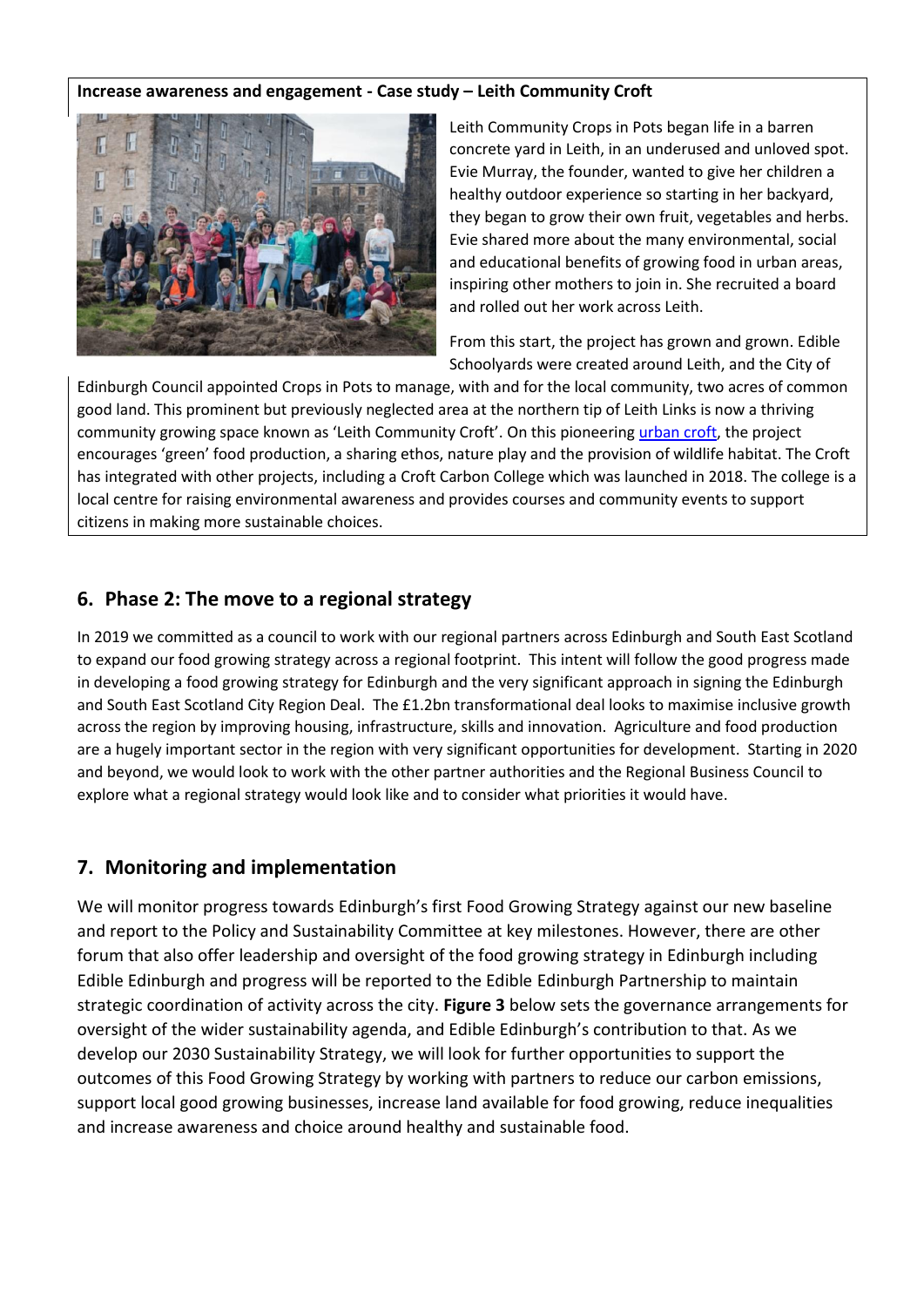**Figure 3: Governance and reporting arrangements**